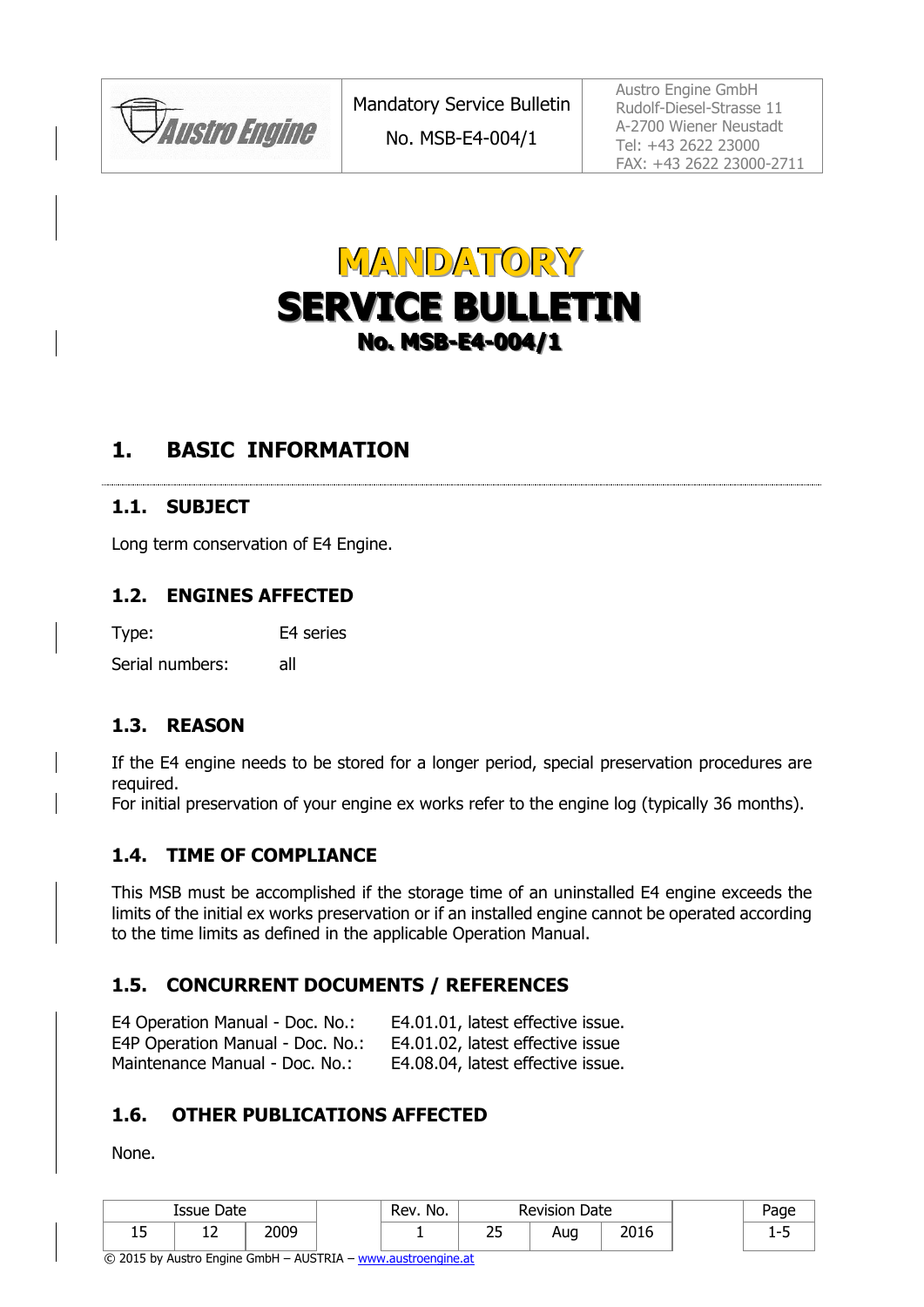

No. MSB-E4-004/1

Austro Engine GmbH Rudolf-Diesel-Strasse 11 A-2700 Wiener Neustadt Tel: +43 2622 23000 FAX: +43 2622 23000-2711

# **2. TECHNICAL DETAILS**

# <span id="page-1-0"></span>**2.1. ACCOMPLISHMENT / INSTRUCTIONS**



Only use the latest revisions of the related documents listed in chapter 1.5 for complying with the following instructions.

#### 2.1.1. STORAGE OF AN UNINSTALLED ENGINE

For an uninstalled engine the following storage conditions apply:

- **Maintain the engine in its wooden shipping box.**
- The temperature during storage shall not decrease below -30  $\degree$  C (-22  $\degree$  F).
- The engine shall be stored in a dry environment. Relative humidity shall not exceed 70%.
- The engine shall be protected from excessive moisture, splash water or rain.

The duration for storage after initial preservation of the engine ex works is stated in the engine log. In case this period is exceeded, contact Austro Engine GmbH for further instructions.

#### 2.1.2. STORAGE OF AN ALREADY INSTALLED ENGINE

The following steps have to be conducted prior storage of an already installed engine up to 6 months is intended:



For standstill periods up to 2-4 weeks refer to section 4 of the referring Operation Manual.

- I. Engine oil:
	- $\circ$  Exchange engine oil and oil filter in accordance with the E4 Maintenance Manual E4.08.04
	- o Add a volatile corrosion inhibitor (VCI) lubricating liquid as a concentrate (e.g. FUCHS ANTICORIT VCI UNI O 40) to the new engine oil.



Refer to the product data sheet for the determination of the appropriate quantity. The volume, which needs to be protected, is 10 liters or 0.01 cubic meters.

- II. Coolant:
	- $\circ$  Check and if necessary correct the coolant level refer to Aircraft Flight Manual.
	- $\circ$  Verify that freezing point of the coolant is at or below -30 $\degree$ C.

|   | Date<br>Issue |            | No.<br>Rev. | Date<br>Revision    |     |              |  |
|---|---------------|------------|-------------|---------------------|-----|--------------|--|
| ᅩ | ∸∸            | <b>DUC</b> |             | $\sim$ $\sim$<br>بے | Aug | 2016<br>ZUIO |  |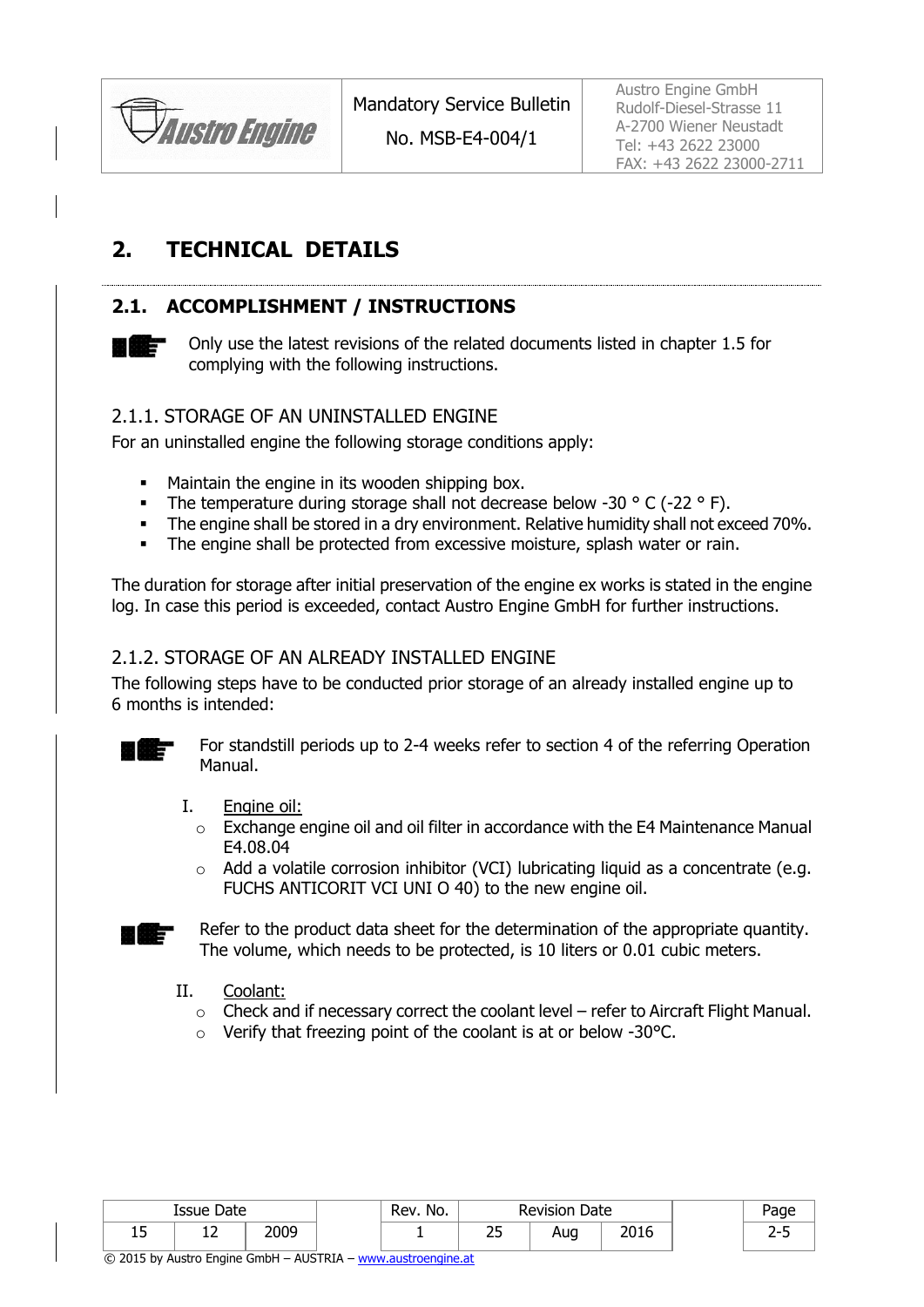

No. MSB-E4-004/1

Austro Engine GmbH Rudolf-Diesel-Strasse 11 A-2700 Wiener Neustadt Tel: +43 2622 23000 FAX: +43 2622 23000-2711

- III. Engine ground run:
	- o Warm up the engine according E4 Operation Manual E4.01.01 or E4P Operation Manual E4.01.02
	- $\circ$  100% load until 100 °C (212 °F) oil temperature.
	- $\circ$  1 minute 100% load.
	- $\circ$  1 minute idle power.
	- o Shut down.

#### IV. Combustion Chamber conservation:

- o Remove the injectors or the glow plugs according to E4 Maintenance Manual E4.08.04.
- o Fill a volatile corrosion inhibitor (VCI) lubricating liquid as a concentrate (e.g. FUCHS ANTICORIT VCI UNI O 40) into each cylinder.
- Refer to the product data sheet for the determination of the appropriate quantity. The volume per cylinder, which needs to be protected, is 0.5 liters or 0.0005 cubic meters.
	- o Disconnect the EECU to avoid failure entries at the starting procedure.
	- o Install the injectors or the glow plugs according to E4 Maintenance Manual E4.08.04.
- V. Relieve V-belt tension:
	- o Refer to Maintenance Manual E4.08.04 to perform steps 1 and 2 of chapter "Removal of the V-Ribbed Belt".
- VI. Close all engine openings airproof.

The engine can thereafter be stored either installed or uninstalled.



i iliz

For de-preservation of the engine refer to E4 Operation Manual E4.01.01 or E4P Operation Manual E4.01.02.



In case the storage period of 6 months is exceed, contact Austro Engine GmbH for further instructions.

|    | Issue Date |      | No.<br>Rev. | Date<br>Revision |     |      |   |
|----|------------|------|-------------|------------------|-----|------|---|
| ∸~ | ∸∸         | 2009 |             | ~~<br>--         | Aug | 2016 | ັ |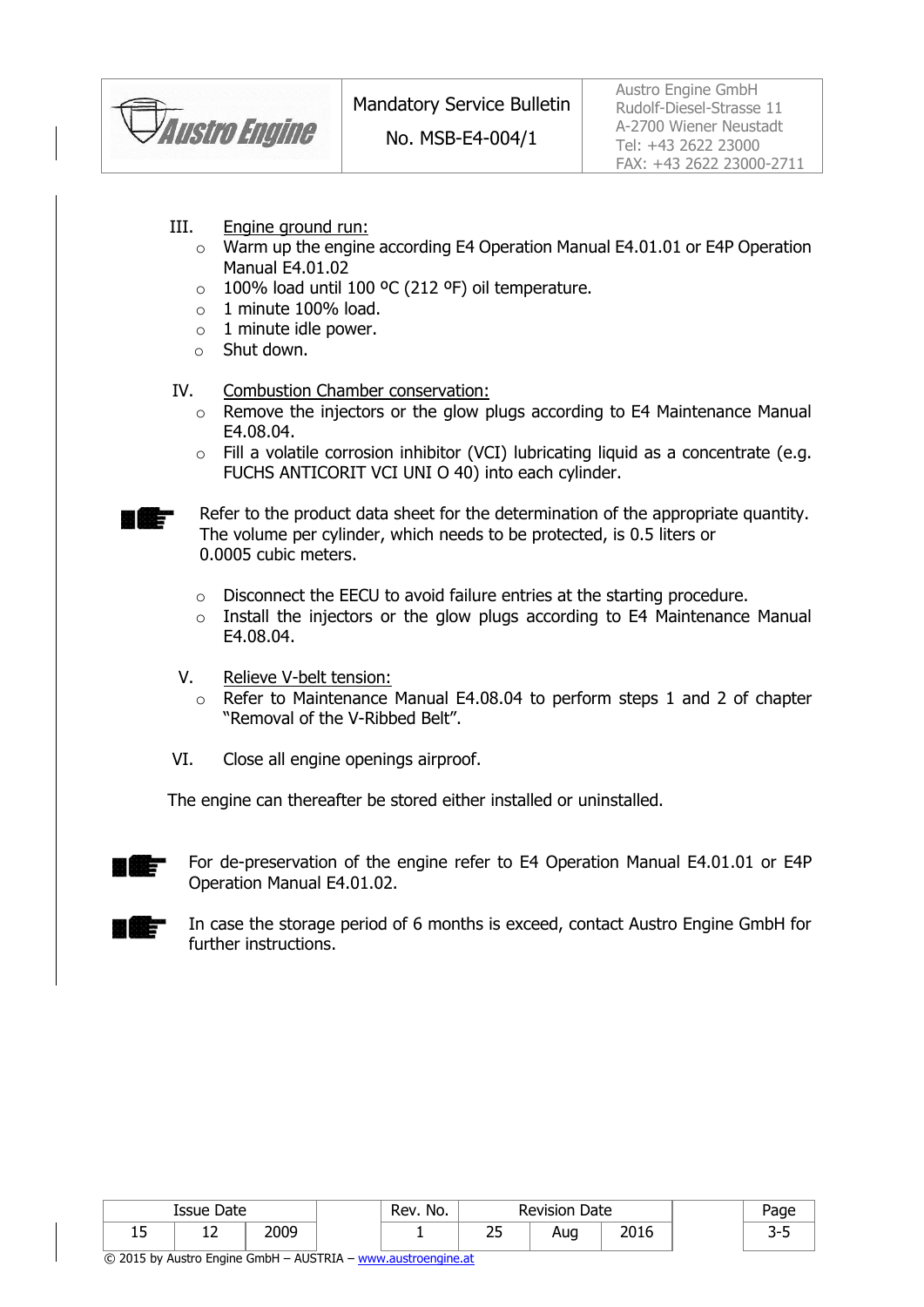**JAustro Engine** 

No. MSB-E4-004/1

Austro Engine GmbH Rudolf-Diesel-Strasse 11 A-2700 Wiener Neustadt Tel: +43 2622 23000 FAX: +43 2622 23000-2711

### **2.2. ILLUSTRATIONS**

None.

### **2.3. MASS (WEIGHT)**

Not affected.

### **2.4. APPROVAL STATEMENT**

The technical content of this document has been approved under the authority of DOA No. EASA.21J.399.

# **3. PLANNING INFORMATION**

### **3.1. MATERIAL & AVAILABILITY**

- o For approved engine oils refer to latest effective issue of E4 Operation Manual E4.01.01 or E4P Operation Manual E4.01.02, qty. as required.
- o Additive for engine preservation:
	- o Volatile corrosion inhibitor (VCI) lubricating liquid as a concentrate, qty. as required
- o Material for oil filter change:
	- o 1 engine oil filter E4A-52-100-802
	- $\circ$  1 sealing ring E4A-52-100-804
	- $\circ$  1 sealing ring E4A-52-100-805
- $\circ$  For approved engine coolant refer to latest effective issue of E4 Operation Manual E4.01.01 or E4P Operation Manual E4.01.02, qty. as required.
- o Material for injector exchange:
	- o 4 injector sealing rings E4A-03-000-801
	- o 4 anti-fatigue screws E4A-03-00-802
	- $\circ$  Injector grease A 001 989 42 51 10, gty. as required

### **3.2. SPECIAL TOOLS**

- Slip puller No. AE300T020 for the injectors, if necessary.
- **Injector seat brush No. AE300T026, if necessary.**

# **3.3. LABOR EFFORT**

Approximately 2 hours.

|   | Issue Date |      | Rev. No. | <b>Revision Date</b> |     |      | Page |
|---|------------|------|----------|----------------------|-----|------|------|
| ∸ | ∸∸         | 2009 |          | <u>_</u><br>--       | Aug | 2016 | 4-   |